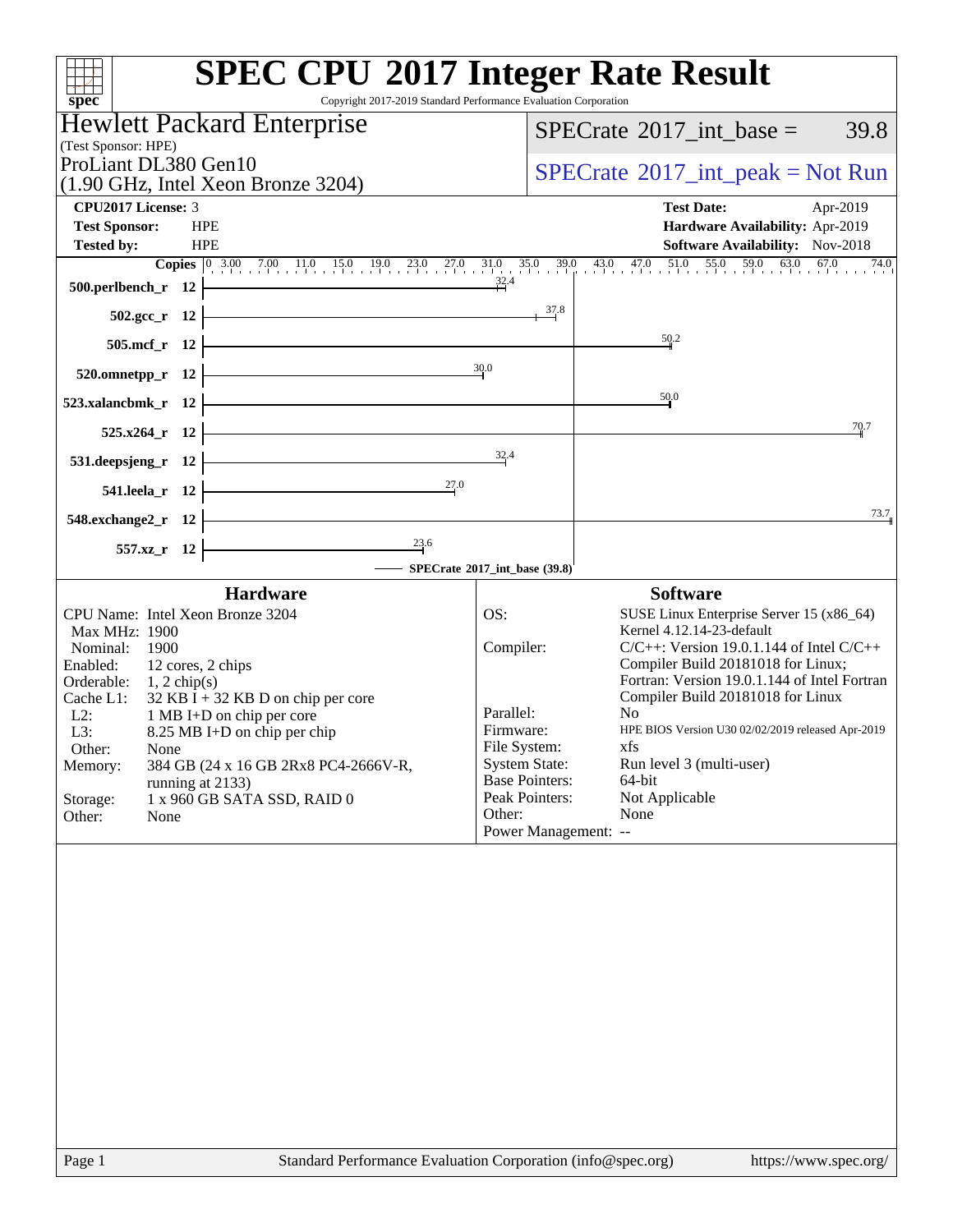# **[spec](http://www.spec.org/)**

# **[SPEC CPU](http://www.spec.org/auto/cpu2017/Docs/result-fields.html#SPECCPU2017IntegerRateResult)[2017 Integer Rate Result](http://www.spec.org/auto/cpu2017/Docs/result-fields.html#SPECCPU2017IntegerRateResult)**

Copyright 2017-2019 Standard Performance Evaluation Corporation

### Hewlett Packard Enterprise

(Test Sponsor: HPE)

(1.90 GHz, Intel Xeon Bronze 3204)

[SPECrate](http://www.spec.org/auto/cpu2017/Docs/result-fields.html#SPECrate2017intbase)<sup>®</sup>2017 int base = 39.8

### ProLiant DL380 Gen10  $SPECTA = 2204$   $SPECTA = 2017$  int peak = Not Run

**[CPU2017 License:](http://www.spec.org/auto/cpu2017/Docs/result-fields.html#CPU2017License)** 3 **[Test Date:](http://www.spec.org/auto/cpu2017/Docs/result-fields.html#TestDate)** Apr-2019

**[Test Sponsor:](http://www.spec.org/auto/cpu2017/Docs/result-fields.html#TestSponsor)** HPE **[Hardware Availability:](http://www.spec.org/auto/cpu2017/Docs/result-fields.html#HardwareAvailability)** Apr-2019 **[Tested by:](http://www.spec.org/auto/cpu2017/Docs/result-fields.html#Testedby)** HPE **HPE [Software Availability:](http://www.spec.org/auto/cpu2017/Docs/result-fields.html#SoftwareAvailability)** Nov-2018

### **[Results Table](http://www.spec.org/auto/cpu2017/Docs/result-fields.html#ResultsTable)**

|                                   | <b>Base</b>   |                |                |                |       |                | <b>Peak</b> |               |                |              |                |              |                |              |
|-----------------------------------|---------------|----------------|----------------|----------------|-------|----------------|-------------|---------------|----------------|--------------|----------------|--------------|----------------|--------------|
| <b>Benchmark</b>                  | <b>Copies</b> | <b>Seconds</b> | Ratio          | <b>Seconds</b> | Ratio | <b>Seconds</b> | Ratio       | <b>Copies</b> | <b>Seconds</b> | <b>Ratio</b> | <b>Seconds</b> | <b>Ratio</b> | <b>Seconds</b> | <b>Ratio</b> |
| 500.perlbench_r                   | 12            | 605            | 31.6           | 589            | 32.4  | 589            | 32.4        |               |                |              |                |              |                |              |
| $502.\text{gcc}_r$                | 12            | 476            | 35.7           | 449            | 37.8  | 449            | 37.8        |               |                |              |                |              |                |              |
| $505$ .mcf r                      | 12            | 387            | 50.1           | 386            | 50.3  | 386            | 50.2        |               |                |              |                |              |                |              |
| 520.omnetpp_r                     | 12            | 523            | 30.1           | 524            | 30.0  | 525            | 30.0        |               |                |              |                |              |                |              |
| 523.xalancbmk r                   | 12            | 253            | 50.0           | 252            | 50.2  | 254            | 50.0        |               |                |              |                |              |                |              |
| 525.x264 r                        | 12            | 297            | 70.7           | 297            | 70.7  | 298            | 70.5        |               |                |              |                |              |                |              |
| $531.$ deepsjeng $_r$             | 12            | 424            | 32.4           | 424            | 32.4  | 424            | 32.4        |               |                |              |                |              |                |              |
| 541.leela_r                       | 12            | 736            | 27.0           | 736            | 27.0  | 736            | 27.0        |               |                |              |                |              |                |              |
| 548.exchange2_r                   | 12            | 425            | 73.9           | 426            | 73.7  | 426            | 73.7        |               |                |              |                |              |                |              |
| 557.xz                            | 12            | 550            | 23.6           | 550            | 23.5  | 549            | 23.6        |               |                |              |                |              |                |              |
| $SPECrate^{\circ}2017$ int base = |               |                | 39.8           |                |       |                |             |               |                |              |                |              |                |              |
| $SPECrate^{\circ}2017$ int peak = |               |                | <b>Not Run</b> |                |       |                |             |               |                |              |                |              |                |              |

Results appear in the [order in which they were run](http://www.spec.org/auto/cpu2017/Docs/result-fields.html#RunOrder). Bold underlined text [indicates a median measurement](http://www.spec.org/auto/cpu2017/Docs/result-fields.html#Median).

#### **[Submit Notes](http://www.spec.org/auto/cpu2017/Docs/result-fields.html#SubmitNotes)**

 The numactl mechanism was used to bind copies to processors. The config file option 'submit' was used to generate numactl commands to bind each copy to a specific processor. For details, please see the config file.

### **[Operating System Notes](http://www.spec.org/auto/cpu2017/Docs/result-fields.html#OperatingSystemNotes)**

 Stack size set to unlimited using "ulimit -s unlimited" Transparent Huge Pages enabled by default Prior to runcpu invocation Filesystem page cache synced and cleared with: sync; echo 3 > /proc/sys/vm/drop\_caches runcpu command invoked through numactl i.e.: numactl --interleave=all runcpu <etc>

### **[General Notes](http://www.spec.org/auto/cpu2017/Docs/result-fields.html#GeneralNotes)**

Environment variables set by runcpu before the start of the run: LD\_LIBRARY\_PATH = "/home/cpu2017/lib/ia32:/home/cpu2017/lib/intel64"

 Binaries compiled on a system with 1x Intel Core i9-7900X CPU + 32GB RAM memory using Redhat Enterprise Linux 7.5 NA: The test sponsor attests, as of date of publication, that CVE-2017-5754 (Meltdown) is mitigated in the system as tested and documented. Yes: The test sponsor attests, as of date of publication, that CVE-2017-5753 (Spectre variant 1) is mitigated in the system as tested and documented. Yes: The test sponsor attests, as of date of publication, that CVE-2017-5715 (Spectre variant 2)

**(Continued on next page)**

| Page 2 | Standard Performance Evaluation Corporation (info@spec.org) | https://www.spec.org/ |
|--------|-------------------------------------------------------------|-----------------------|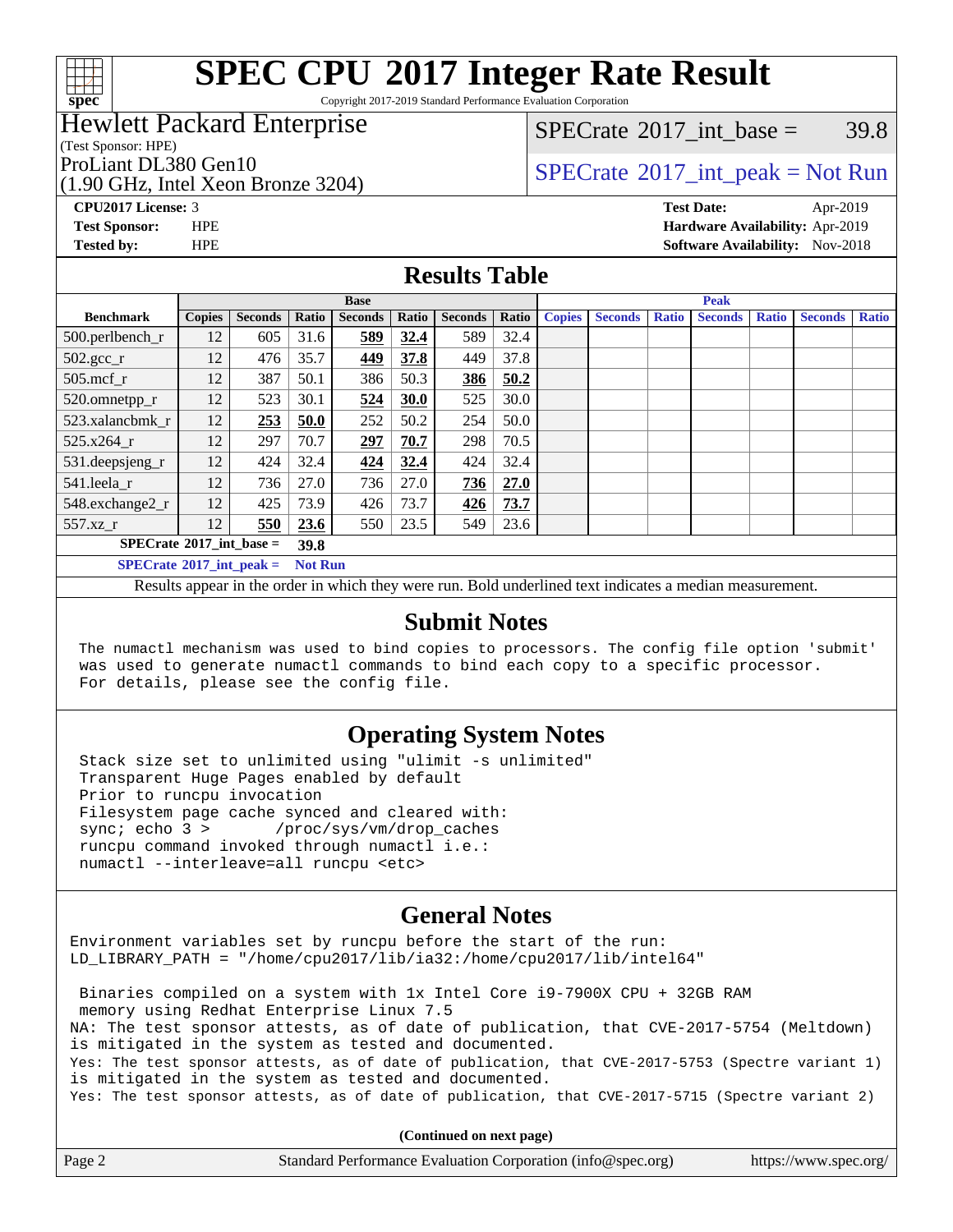Copyright 2017-2019 Standard Performance Evaluation Corporation

#### Hewlett Packard Enterprise

(Test Sponsor: HPE)

[SPECrate](http://www.spec.org/auto/cpu2017/Docs/result-fields.html#SPECrate2017intbase)<sup>®</sup>2017 int base = 39.8

(1.90 GHz, Intel Xeon Bronze 3204)

ProLiant DL380 Gen10  $SPECTA = 2204$   $SPECTA = 2017$  int peak = Not Run

**[CPU2017 License:](http://www.spec.org/auto/cpu2017/Docs/result-fields.html#CPU2017License)** 3 **[Test Date:](http://www.spec.org/auto/cpu2017/Docs/result-fields.html#TestDate)** Apr-2019 **[Test Sponsor:](http://www.spec.org/auto/cpu2017/Docs/result-fields.html#TestSponsor)** HPE **[Hardware Availability:](http://www.spec.org/auto/cpu2017/Docs/result-fields.html#HardwareAvailability)** Apr-2019 **[Tested by:](http://www.spec.org/auto/cpu2017/Docs/result-fields.html#Testedby)** HPE **[Software Availability:](http://www.spec.org/auto/cpu2017/Docs/result-fields.html#SoftwareAvailability)** Nov-2018

#### **[General Notes \(Continued\)](http://www.spec.org/auto/cpu2017/Docs/result-fields.html#GeneralNotes)**

is mitigated in the system as tested and documented.

Submitted\_by: "Bucek, James" <james.bucek@hpe.com> Submitted: Fri Oct 18 19:44:58 EDT 2019 Submission: cpu2017-20190819-16821.sub

#### **[Platform Notes](http://www.spec.org/auto/cpu2017/Docs/result-fields.html#PlatformNotes)**

Page 3 Standard Performance Evaluation Corporation [\(info@spec.org\)](mailto:info@spec.org) <https://www.spec.org/> BIOS Configuration: Thermal Configuration set to Maximum Cooling Memory Patrol Scrubbing set to Disabled LLC Prefetch set to Enabled LLC Dead Line Allocation set to Disabled Enhanced Processor Performance set to Enabled Workload Profile set to General Throughput Compute Workload Profile set to Custom Energy/Performance Bias set to Balanced Performance Sysinfo program /home/cpu2017\_B0/bin/sysinfo Rev: r5974 of 2018-05-19 9bcde8f2999c33d61f64985e45859ea9 running on linux-9mbf Fri Apr 26 20:54:36 2019 SUT (System Under Test) info as seen by some common utilities. For more information on this section, see <https://www.spec.org/cpu2017/Docs/config.html#sysinfo> From /proc/cpuinfo model name : Intel(R) Xeon(R) Bronze 3204 CPU @ 1.90GHz 2 "physical id"s (chips) 12 "processors" cores, siblings (Caution: counting these is hw and system dependent. The following excerpts from /proc/cpuinfo might not be reliable. Use with caution.) cpu cores : 6 siblings : 6 physical 0: cores 0 1 2 3 4 5 physical 1: cores 0 1 2 3 4 5 From lscpu: Architecture: x86\_64<br>
CPU op-mode(s): 32-bit, 64-bit CPU op-mode $(s)$ : Byte Order: Little Endian CPU(s): 12 On-line CPU(s) list: 0-11 Thread(s) per core: 1 Core(s) per socket: 6 Socket(s): 2 NUMA node(s): 2 **(Continued on next page)**

 $+\ +$ **[spec](http://www.spec.org/)**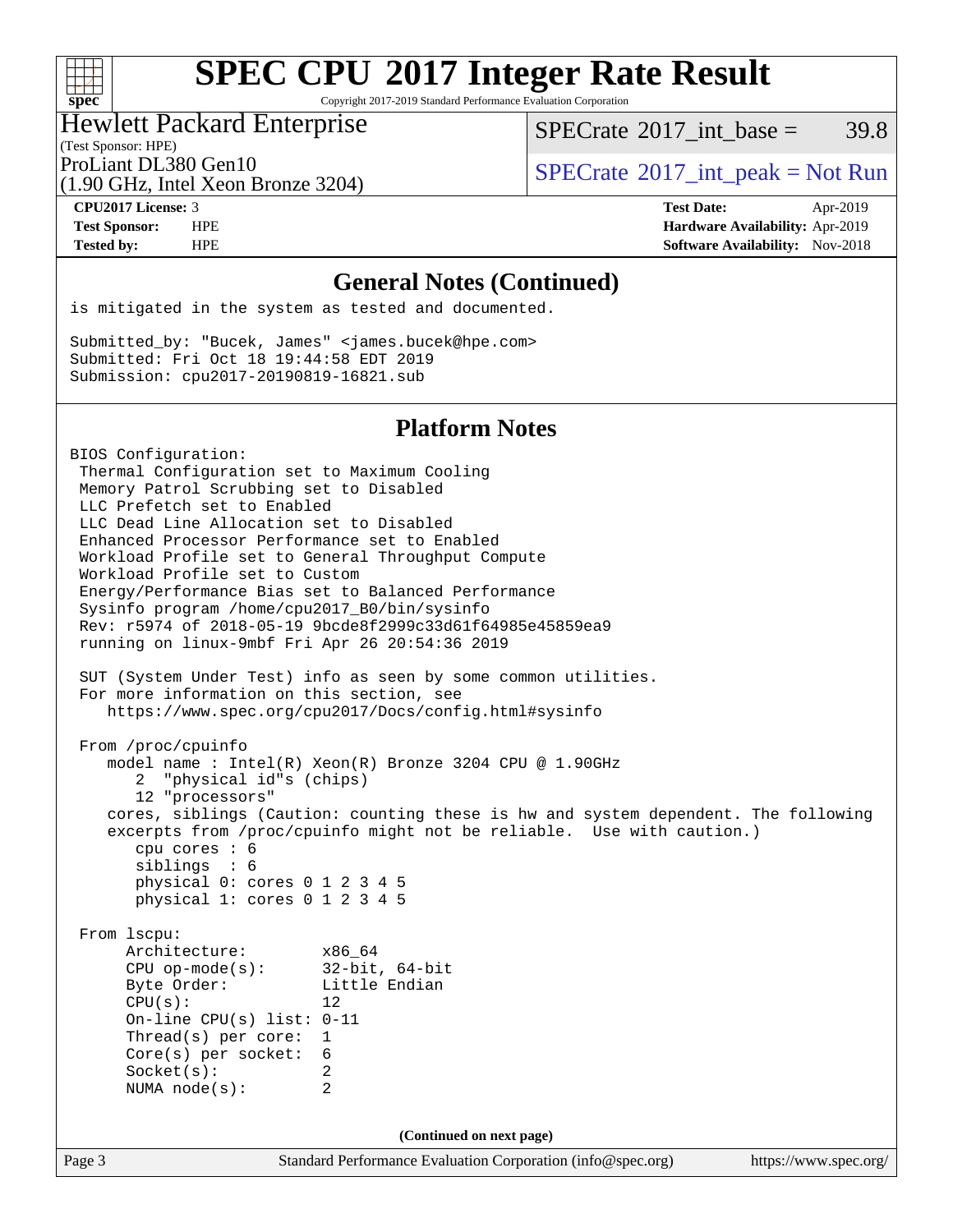

Copyright 2017-2019 Standard Performance Evaluation Corporation

Hewlett Packard Enterprise

 $SPECTate@2017_int\_base = 39.8$ 

(Test Sponsor: HPE) (1.90 GHz, Intel Xeon Bronze 3204)

ProLiant DL380 Gen10<br>(1.90 GHz, Intel Xeon Bronze 3204) [SPECrate](http://www.spec.org/auto/cpu2017/Docs/result-fields.html#SPECrate2017intpeak)®[2017\\_int\\_peak = N](http://www.spec.org/auto/cpu2017/Docs/result-fields.html#SPECrate2017intpeak)ot Run

**[CPU2017 License:](http://www.spec.org/auto/cpu2017/Docs/result-fields.html#CPU2017License)** 3 **[Test Date:](http://www.spec.org/auto/cpu2017/Docs/result-fields.html#TestDate)** Apr-2019 **[Test Sponsor:](http://www.spec.org/auto/cpu2017/Docs/result-fields.html#TestSponsor)** HPE **[Hardware Availability:](http://www.spec.org/auto/cpu2017/Docs/result-fields.html#HardwareAvailability)** Apr-2019 **[Tested by:](http://www.spec.org/auto/cpu2017/Docs/result-fields.html#Testedby)** HPE **HPE [Software Availability:](http://www.spec.org/auto/cpu2017/Docs/result-fields.html#SoftwareAvailability)** Nov-2018

#### **[Platform Notes \(Continued\)](http://www.spec.org/auto/cpu2017/Docs/result-fields.html#PlatformNotes)**

| Vendor ID:<br>CPU family:                                                                                                                                                                                                                                                                                               | GenuineIntel<br>6                                                                    |                       |
|-------------------------------------------------------------------------------------------------------------------------------------------------------------------------------------------------------------------------------------------------------------------------------------------------------------------------|--------------------------------------------------------------------------------------|-----------------------|
| Model:                                                                                                                                                                                                                                                                                                                  | 85                                                                                   |                       |
| Model name:                                                                                                                                                                                                                                                                                                             | $Intel(R) Xeon(R) Bronze 3204 CPU @ 1.90GHz$                                         |                       |
| Stepping:                                                                                                                                                                                                                                                                                                               | 6                                                                                    |                       |
| CPU MHz:                                                                                                                                                                                                                                                                                                                | 1900.000                                                                             |                       |
| BogoMIPS:                                                                                                                                                                                                                                                                                                               | 3800.00                                                                              |                       |
| Virtualization:                                                                                                                                                                                                                                                                                                         | $VT - x$                                                                             |                       |
| Lld cache:                                                                                                                                                                                                                                                                                                              | 32K                                                                                  |                       |
| Lli cache:                                                                                                                                                                                                                                                                                                              | 32K                                                                                  |                       |
| $L2$ cache:                                                                                                                                                                                                                                                                                                             | 1024K                                                                                |                       |
| L3 cache:                                                                                                                                                                                                                                                                                                               | 8448K                                                                                |                       |
| NUMA node0 $CPU(s): 0-2, 6-8$<br>NUMA nodel CPU(s):                                                                                                                                                                                                                                                                     | $3 - 5, 9 - 11$                                                                      |                       |
| Flags:                                                                                                                                                                                                                                                                                                                  | fpu vme de pse tsc msr pae mce cx8 apic sep mtrr pge mca cmov                        |                       |
|                                                                                                                                                                                                                                                                                                                         | pat pse36 clflush dts acpi mmx fxsr sse sse2 ss ht tm pbe syscall nx pdpe1gb rdtscp  |                       |
|                                                                                                                                                                                                                                                                                                                         | lm constant_tsc art arch_perfmon pebs bts rep_good nopl xtopology nonstop_tsc cpuid  |                       |
|                                                                                                                                                                                                                                                                                                                         | aperfmperf tsc_known_freq pni pclmulqdq dtes64 monitor ds_cpl vmx smx est tm2 ssse3  |                       |
|                                                                                                                                                                                                                                                                                                                         | sdbg fma cx16 xtpr pdcm pcid dca sse4_1 sse4_2 x2apic movbe popcnt                   |                       |
|                                                                                                                                                                                                                                                                                                                         | tsc_deadline_timer aes xsave avx f16c rdrand lahf_lm abm 3dnowprefetch cpuid_fault   |                       |
|                                                                                                                                                                                                                                                                                                                         | epb cat_13 cdp_13 invpcid_single intel_ppin mba tpr_shadow vnmi flexpriority ept     |                       |
|                                                                                                                                                                                                                                                                                                                         | vpid fsgsbase tsc_adjust bmil hle avx2 smep bmi2 erms invpcid rtm cqm mpx rdt_a      |                       |
|                                                                                                                                                                                                                                                                                                                         | avx512f avx512dq rdseed adx smap clflushopt clwb intel_pt avx512cd avx512bw avx512vl |                       |
|                                                                                                                                                                                                                                                                                                                         | xsaveopt xsavec xgetbvl xsaves cqm_llc cqm_occup_llc cqm_mbm_total cqm_mbm_local     |                       |
|                                                                                                                                                                                                                                                                                                                         | ibpb ibrs stibp dtherm arat pln pts pku ospke avx512_vnni arch_capabilities ssbd     |                       |
| /proc/cpuinfo cache data<br>cache size : 8448 KB<br>physical chip.<br>$available: 2 nodes (0-1)$<br>node 0 cpus: 0 1 2 6 7 8<br>node 0 size: 193020 MB<br>node 0 free: 192649 MB<br>node 1 cpus: 3 4 5 9 10 11<br>node 1 size: 193337 MB<br>node 1 free: 192951 MB<br>node distances:<br>node<br>$0\qquad1$<br>0: 10 21 | From numactl --hardware WARNING: a numactl 'node' might or might not correspond to a |                       |
| 1:<br>21<br>10<br>From /proc/meminfo                                                                                                                                                                                                                                                                                    |                                                                                      |                       |
| MemTotal:<br>395630580 kB                                                                                                                                                                                                                                                                                               |                                                                                      |                       |
| HugePages_Total:                                                                                                                                                                                                                                                                                                        | 0                                                                                    |                       |
| Hugepagesize:                                                                                                                                                                                                                                                                                                           | 2048 kB                                                                              |                       |
|                                                                                                                                                                                                                                                                                                                         | (Continued on next page)                                                             |                       |
| Page 4                                                                                                                                                                                                                                                                                                                  | Standard Performance Evaluation Corporation (info@spec.org)                          | https://www.spec.org/ |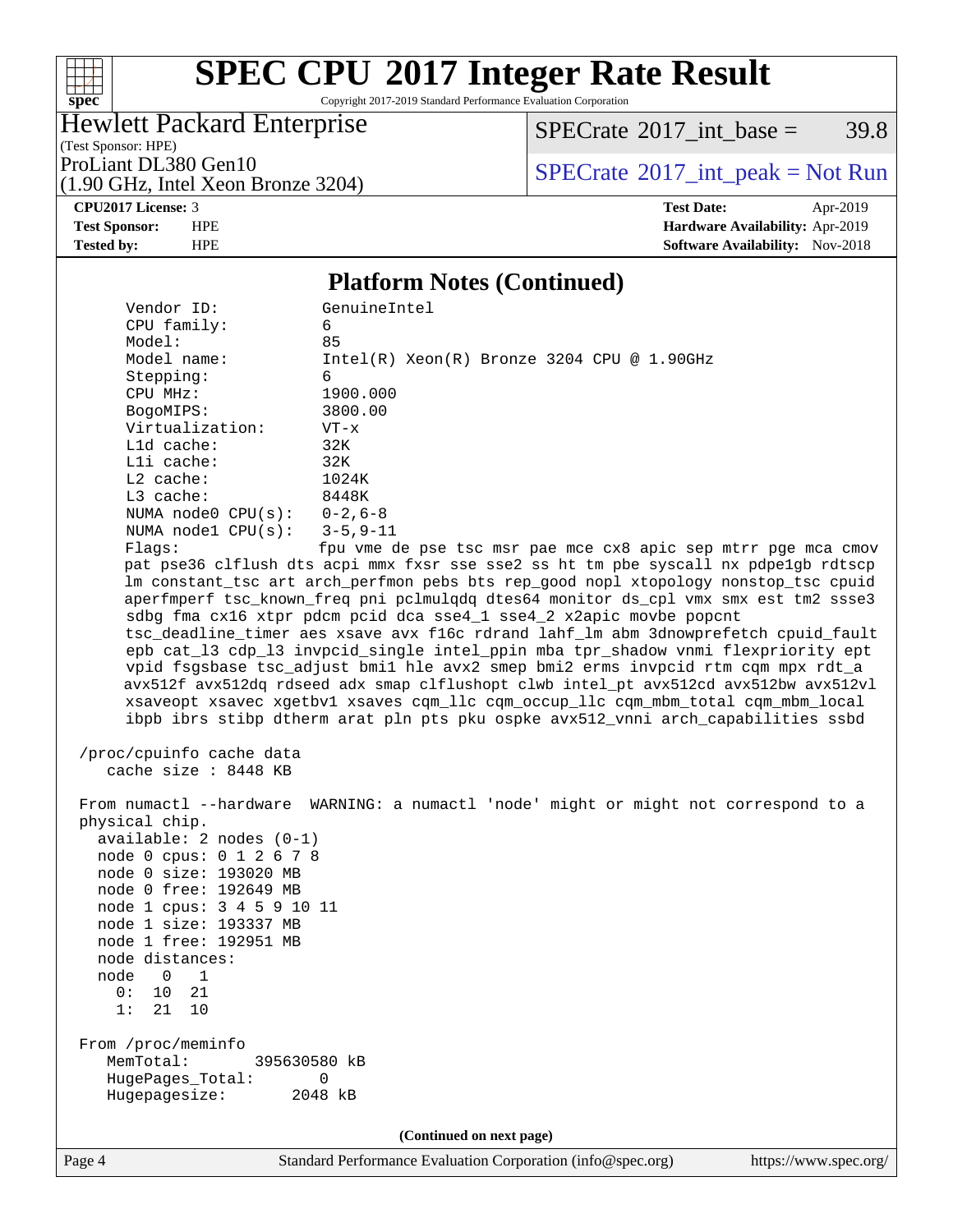Copyright 2017-2019 Standard Performance Evaluation Corporation

### Hewlett Packard Enterprise

(1.90 GHz, Intel Xeon Bronze 3204)

 $SPECTate@2017\_int\_base = 39.8$ 

(Test Sponsor: HPE)

ProLiant DL380 Gen10<br>(1.90 GHz, Intel Xeon Bronze 3204) [SPECrate](http://www.spec.org/auto/cpu2017/Docs/result-fields.html#SPECrate2017intpeak)®[2017\\_int\\_peak = N](http://www.spec.org/auto/cpu2017/Docs/result-fields.html#SPECrate2017intpeak)ot Run

**[spec](http://www.spec.org/)**

**[CPU2017 License:](http://www.spec.org/auto/cpu2017/Docs/result-fields.html#CPU2017License)** 3 **[Test Date:](http://www.spec.org/auto/cpu2017/Docs/result-fields.html#TestDate)** Apr-2019 **[Test Sponsor:](http://www.spec.org/auto/cpu2017/Docs/result-fields.html#TestSponsor)** HPE **[Hardware Availability:](http://www.spec.org/auto/cpu2017/Docs/result-fields.html#HardwareAvailability)** Apr-2019 **[Tested by:](http://www.spec.org/auto/cpu2017/Docs/result-fields.html#Testedby)** HPE **HPE [Software Availability:](http://www.spec.org/auto/cpu2017/Docs/result-fields.html#SoftwareAvailability)** Nov-2018

### **[Platform Notes \(Continued\)](http://www.spec.org/auto/cpu2017/Docs/result-fields.html#PlatformNotes)**

|               | From /etc/*release* /etc/*version*<br>os-release:<br>NAME="SLES"<br>VERSION="15"<br>VERSION_ID="15"<br>PRETTY_NAME="SUSE Linux Enterprise Server 15"<br>ID="sles"<br>ID_LIKE="suse"<br>$ANSI\_COLOR = "0:32"$<br>$CPE$ NAME="cpe:/o:suse:sles:15"                                                                                                                                                                                            |                       |
|---------------|----------------------------------------------------------------------------------------------------------------------------------------------------------------------------------------------------------------------------------------------------------------------------------------------------------------------------------------------------------------------------------------------------------------------------------------------|-----------------------|
| uname $-a$ :  | Linux linux-9mbf 4.12.14-23-default #1 SMP Tue May 29 21:04:44 UTC 2018 (cd0437b)<br>x86_64 x86_64 x86_64 GNU/Linux                                                                                                                                                                                                                                                                                                                          |                       |
|               | Kernel self-reported vulnerability status:                                                                                                                                                                                                                                                                                                                                                                                                   |                       |
| IBPB, IBRS FW | CVE-2017-5754 (Meltdown):<br>Not affected<br>CVE-2017-5753 (Spectre variant 1): Mitigation: __user pointer sanitization<br>CVE-2017-5715 (Spectre variant 2): Mitigation: Indirect Branch Restricted Speculation,                                                                                                                                                                                                                            |                       |
|               | run-level 3 Apr 26 20:52                                                                                                                                                                                                                                                                                                                                                                                                                     |                       |
|               | SPEC is set to: /home/cpu2017_B0<br>Filesystem<br>Type Size Used Avail Use% Mounted on<br>/dev/sdb4<br>xfs<br>436G 313G 124G 72% / home                                                                                                                                                                                                                                                                                                      |                       |
| Memory:       | Additional information from dmidecode follows. WARNING: Use caution when you interpret<br>this section. The 'dmidecode' program reads system data which is "intended to allow<br>hardware to be accurately determined", but the intent may not be met, as there are<br>frequent changes to hardware, firmware, and the "DMTF SMBIOS" standard.<br>BIOS HPE U30 02/02/2019<br>24x UNKNOWN NOT AVAILABLE 16 GB 2 rank 2666, configured at 2133 |                       |
|               | (End of data from sysinfo program)                                                                                                                                                                                                                                                                                                                                                                                                           |                       |
|               | <b>Compiler Version Notes</b>                                                                                                                                                                                                                                                                                                                                                                                                                |                       |
| C             | 500.perlbench_r(base) 502.gcc_r(base) 505.mcf_r(base)<br>525.x264_r(base) 557.xz_r(base)                                                                                                                                                                                                                                                                                                                                                     |                       |
|               | Intel(R) C Intel(R) 64 Compiler for applications running on Intel(R) 64,                                                                                                                                                                                                                                                                                                                                                                     |                       |
|               | (Continued on next page)                                                                                                                                                                                                                                                                                                                                                                                                                     |                       |
| Page 5        | Standard Performance Evaluation Corporation (info@spec.org)                                                                                                                                                                                                                                                                                                                                                                                  | https://www.spec.org/ |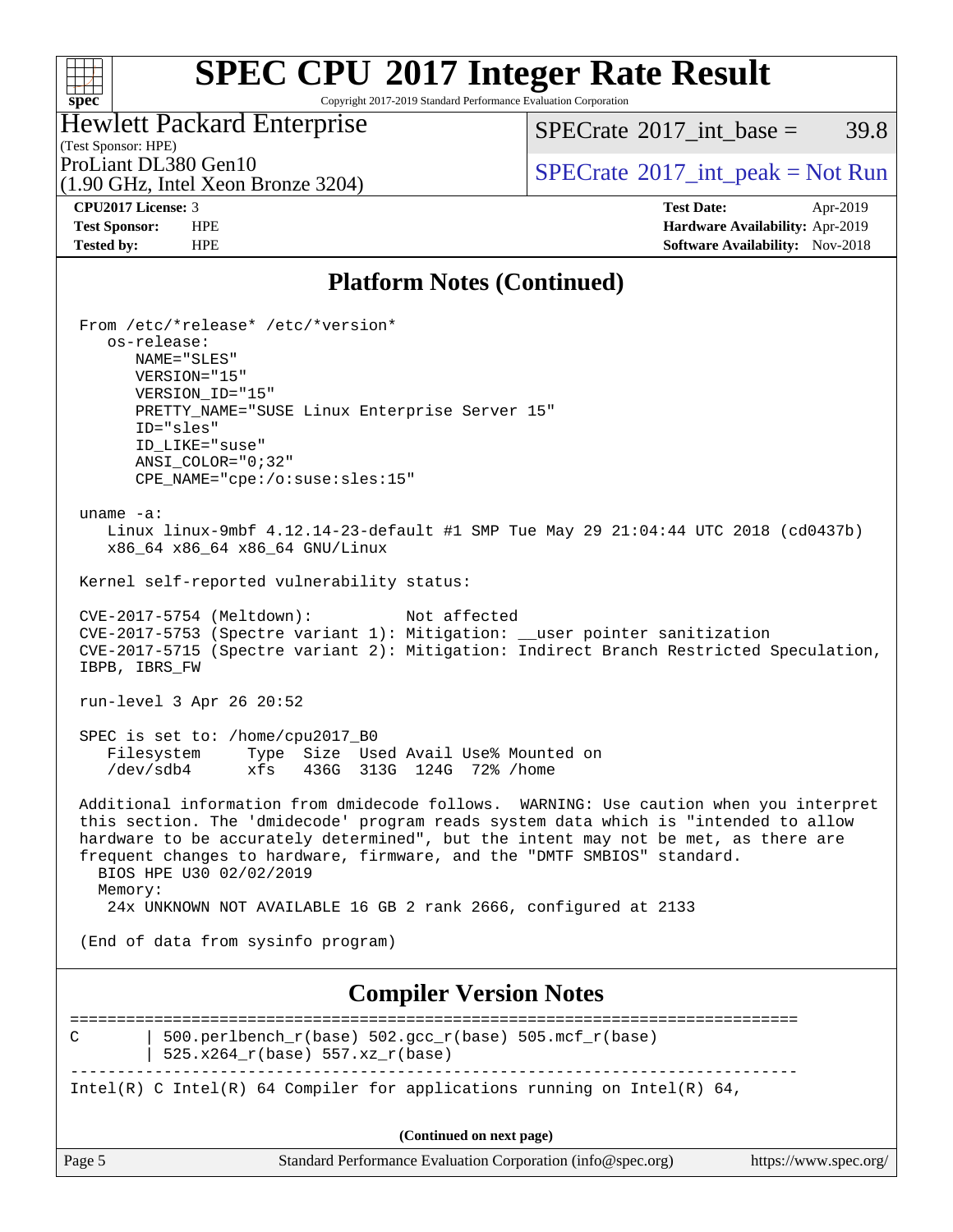

Copyright 2017-2019 Standard Performance Evaluation Corporation

Hewlett Packard Enterprise

 $SPECTate@2017\_int\_base = 39.8$ 

(Test Sponsor: HPE)

(1.90 GHz, Intel Xeon Bronze 3204)

ProLiant DL380 Gen10<br>(1.00 GHz, Intel Yogn Bronze 3204) [SPECrate](http://www.spec.org/auto/cpu2017/Docs/result-fields.html#SPECrate2017intpeak)®[2017\\_int\\_peak = N](http://www.spec.org/auto/cpu2017/Docs/result-fields.html#SPECrate2017intpeak)ot Run

**[CPU2017 License:](http://www.spec.org/auto/cpu2017/Docs/result-fields.html#CPU2017License)** 3 **[Test Date:](http://www.spec.org/auto/cpu2017/Docs/result-fields.html#TestDate)** Apr-2019 **[Test Sponsor:](http://www.spec.org/auto/cpu2017/Docs/result-fields.html#TestSponsor)** HPE **[Hardware Availability:](http://www.spec.org/auto/cpu2017/Docs/result-fields.html#HardwareAvailability)** Apr-2019 **[Tested by:](http://www.spec.org/auto/cpu2017/Docs/result-fields.html#Testedby)** HPE **[Software Availability:](http://www.spec.org/auto/cpu2017/Docs/result-fields.html#SoftwareAvailability)** Nov-2018

### **[Compiler Version Notes \(Continued\)](http://www.spec.org/auto/cpu2017/Docs/result-fields.html#CompilerVersionNotes)**

| Version 19.0.1.144 Build 20181018<br>Copyright (C) 1985-2018 Intel Corporation. All rights reserved.                                                                                   |
|----------------------------------------------------------------------------------------------------------------------------------------------------------------------------------------|
|                                                                                                                                                                                        |
| 520.omnetpp $r(base)$ 523.xalancbmk $r(base)$ 531.deepsjeng $r(base)$<br>$C++$<br>$541.$ leela r(base)                                                                                 |
| Intel(R) $C++$ Intel(R) 64 Compiler for applications running on Intel(R) 64,<br>Version 19.0.1.144 Build 20181018<br>Copyright (C) 1985-2018 Intel Corporation. All rights reserved.   |
|                                                                                                                                                                                        |
| Fortran   548.exchange2 $r(base)$                                                                                                                                                      |
| Intel(R) Fortran Intel(R) 64 Compiler for applications running on Intel(R)<br>64, Version 19.0.1.144 Build 20181018<br>Copyright (C) 1985-2018 Intel Corporation. All rights reserved. |
|                                                                                                                                                                                        |

### **[Base Compiler Invocation](http://www.spec.org/auto/cpu2017/Docs/result-fields.html#BaseCompilerInvocation)**

[C benchmarks](http://www.spec.org/auto/cpu2017/Docs/result-fields.html#Cbenchmarks): [icc -m64 -std=c11](http://www.spec.org/cpu2017/results/res2019q4/cpu2017-20190819-16821.flags.html#user_CCbase_intel_icc_64bit_c11_33ee0cdaae7deeeab2a9725423ba97205ce30f63b9926c2519791662299b76a0318f32ddfffdc46587804de3178b4f9328c46fa7c2b0cd779d7a61945c91cd35)

[C++ benchmarks:](http://www.spec.org/auto/cpu2017/Docs/result-fields.html#CXXbenchmarks) [icpc -m64](http://www.spec.org/cpu2017/results/res2019q4/cpu2017-20190819-16821.flags.html#user_CXXbase_intel_icpc_64bit_4ecb2543ae3f1412ef961e0650ca070fec7b7afdcd6ed48761b84423119d1bf6bdf5cad15b44d48e7256388bc77273b966e5eb805aefd121eb22e9299b2ec9d9)

[Fortran benchmarks](http://www.spec.org/auto/cpu2017/Docs/result-fields.html#Fortranbenchmarks): [ifort -m64](http://www.spec.org/cpu2017/results/res2019q4/cpu2017-20190819-16821.flags.html#user_FCbase_intel_ifort_64bit_24f2bb282fbaeffd6157abe4f878425411749daecae9a33200eee2bee2fe76f3b89351d69a8130dd5949958ce389cf37ff59a95e7a40d588e8d3a57e0c3fd751)

### **[Base Portability Flags](http://www.spec.org/auto/cpu2017/Docs/result-fields.html#BasePortabilityFlags)**

 500.perlbench\_r: [-DSPEC\\_LP64](http://www.spec.org/cpu2017/results/res2019q4/cpu2017-20190819-16821.flags.html#b500.perlbench_r_basePORTABILITY_DSPEC_LP64) [-DSPEC\\_LINUX\\_X64](http://www.spec.org/cpu2017/results/res2019q4/cpu2017-20190819-16821.flags.html#b500.perlbench_r_baseCPORTABILITY_DSPEC_LINUX_X64) 502.gcc\_r: [-DSPEC\\_LP64](http://www.spec.org/cpu2017/results/res2019q4/cpu2017-20190819-16821.flags.html#suite_basePORTABILITY502_gcc_r_DSPEC_LP64) 505.mcf\_r: [-DSPEC\\_LP64](http://www.spec.org/cpu2017/results/res2019q4/cpu2017-20190819-16821.flags.html#suite_basePORTABILITY505_mcf_r_DSPEC_LP64) 520.omnetpp\_r: [-DSPEC\\_LP64](http://www.spec.org/cpu2017/results/res2019q4/cpu2017-20190819-16821.flags.html#suite_basePORTABILITY520_omnetpp_r_DSPEC_LP64) 523.xalancbmk\_r: [-DSPEC\\_LP64](http://www.spec.org/cpu2017/results/res2019q4/cpu2017-20190819-16821.flags.html#suite_basePORTABILITY523_xalancbmk_r_DSPEC_LP64) [-DSPEC\\_LINUX](http://www.spec.org/cpu2017/results/res2019q4/cpu2017-20190819-16821.flags.html#b523.xalancbmk_r_baseCXXPORTABILITY_DSPEC_LINUX) 525.x264\_r: [-DSPEC\\_LP64](http://www.spec.org/cpu2017/results/res2019q4/cpu2017-20190819-16821.flags.html#suite_basePORTABILITY525_x264_r_DSPEC_LP64) 531.deepsjeng\_r: [-DSPEC\\_LP64](http://www.spec.org/cpu2017/results/res2019q4/cpu2017-20190819-16821.flags.html#suite_basePORTABILITY531_deepsjeng_r_DSPEC_LP64) 541.leela\_r: [-DSPEC\\_LP64](http://www.spec.org/cpu2017/results/res2019q4/cpu2017-20190819-16821.flags.html#suite_basePORTABILITY541_leela_r_DSPEC_LP64) 548.exchange2\_r: [-DSPEC\\_LP64](http://www.spec.org/cpu2017/results/res2019q4/cpu2017-20190819-16821.flags.html#suite_basePORTABILITY548_exchange2_r_DSPEC_LP64)

**(Continued on next page)**

Page 6 Standard Performance Evaluation Corporation [\(info@spec.org\)](mailto:info@spec.org) <https://www.spec.org/>